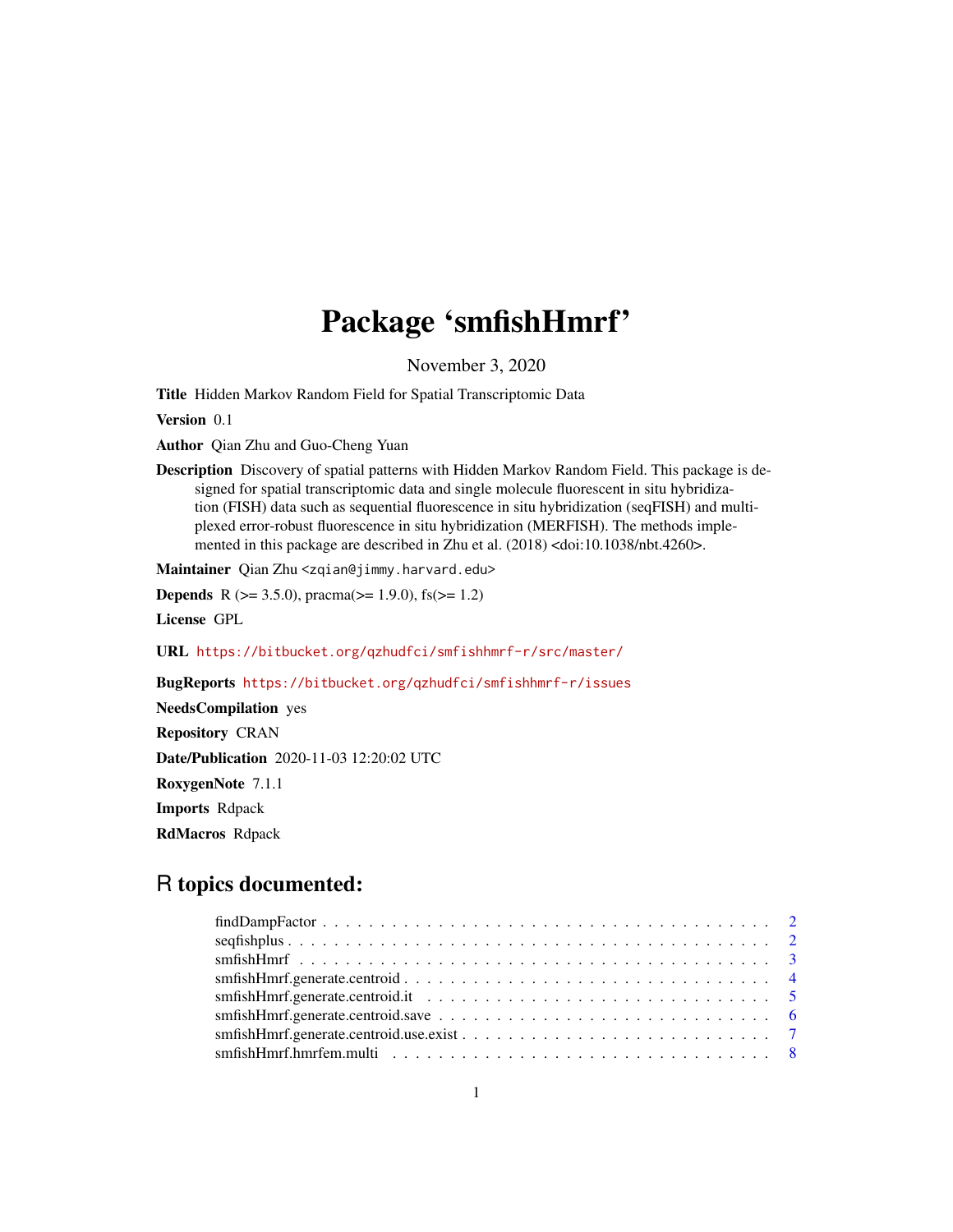# <span id="page-1-0"></span>2 seqfishplus

| Index | 16 |
|-------|----|
|       |    |
|       |    |
|       |    |
|       |    |
|       |    |

findDampFactor *findDampFactor*

# Description

find dampening factor

# Usage

```
findDampFactor(sigma, factor = 1.05, d_cutoff = 1e-60, startValue = 1e-04)
```
# Arguments

| sigma      | covariance matrix                        |
|------------|------------------------------------------|
| factor     | step factor                              |
| d cutoff   | determinant cutoff                       |
| startValue | starting value to initialize the finding |

# Examples

```
data(seqfishplus)
k<-dim(seqfishplus$mu)[2]
damp<-array(0, c(k))
for(i in 1:k){
  di<-findDampFactor(seqfishplus$sigma[,,i], factor=1.05, d_cutoff=1e-5, startValue=0.0001)
    damp[i]<-ifelse(is.null(di), 0, di)
}
```
seqfishplus *SeqFISHplus dataset*

# Description

Data from SeqFISH experiment on SS cortex. This is a dataset with 523 cells and the expression of about 500 spatial genes

# Usage

data(seqfishplus)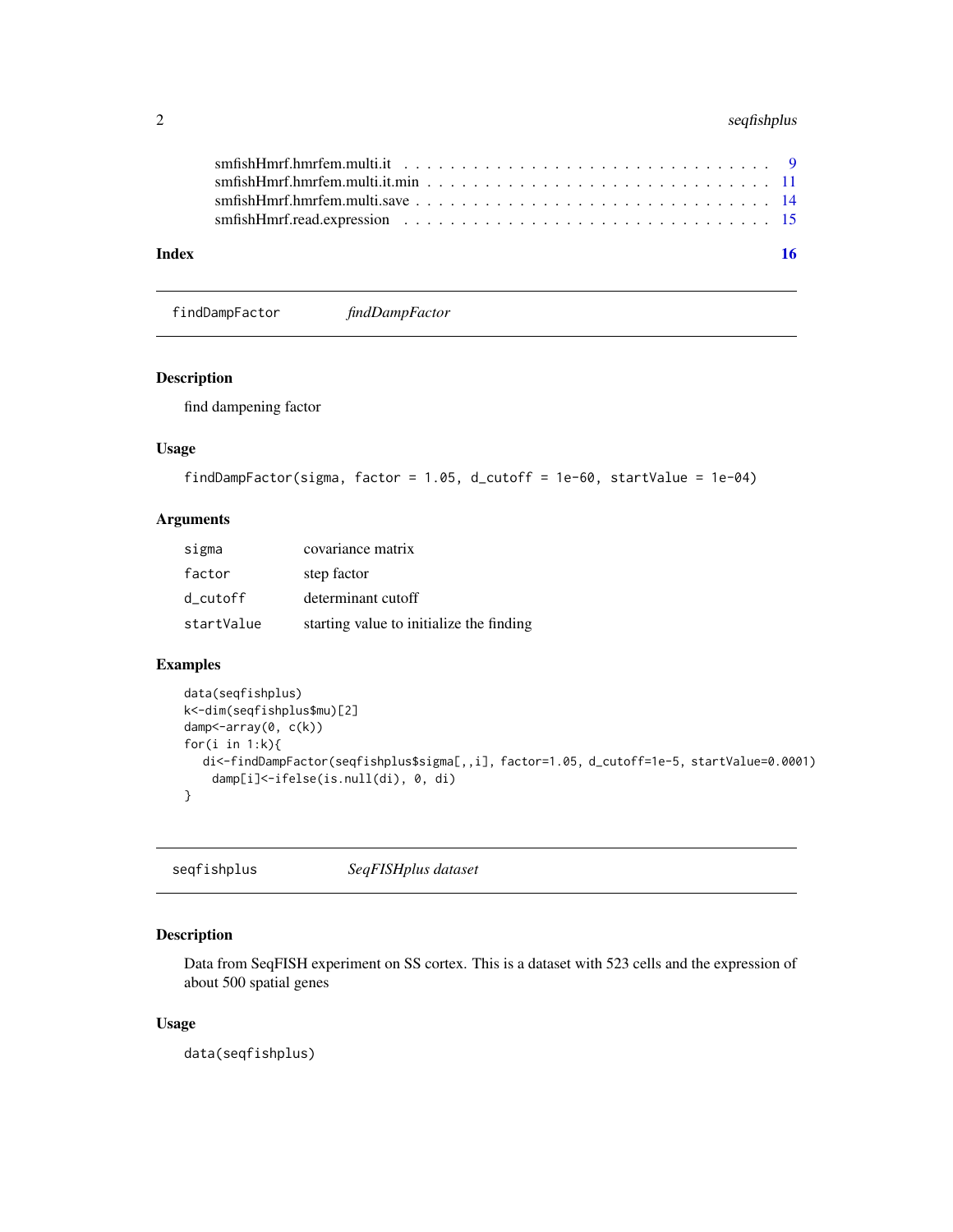#### <span id="page-2-0"></span>smfishHmrf 3

#### Format

A list containing the following fields: y, nei, blocks, damp, mu, sigma

y gene expression matrix

nei cell adjacency matrix

blocks vertex (or cell) update order; a list of vertex colors; cells marked with the same color are updated at once

damp dampening constants (length k, the number of clusters)

mu initialization (means). Means is a  $(i, k)$  matrix

sigma initialization (sigmas). Sigmas is a  $(i,j,k)$  3D matrix. k is cluster id.  $(i,j)$  is covariance matrix

#### References

Eng CL, Lawson M, Zhu Q, Dries R, Koulena N, Takei Y, Yun J, Cronin C, Karp C, Yuan G, Cai L (2019-Apr-01). "Transcriptome-scale super-resolved imaging in tissues by RNA seqFISH+." *Nature*, 568, 235–239. doi: [10.1038/s415860191049y.](https://doi.org/10.1038/s41586-019-1049-y)

#### Examples

data(seqfishplus)

| smfishHmrf | smfishHmrf: A package for running hidden markov random field on |
|------------|-----------------------------------------------------------------|
|            | smFISH and other spatial transcriptomic datasets                |

#### Description

A package for running hidden markov random field (Zhu et al. 2018-Dec-01) on smFISH and other spatial transcriptomic datasets.

#### Input

The inputs of HMRF are the following:

- Gene expression matrix
- Cell neighborhood matrix
- Initial centroids of clusters
- Number of clusters
- beta

smfishHmrf has been tested to work on seqFISH, MERFISH, starMAP, 10X Visium and other datasets. See Giotto (Dries et al. 2020) for examples of such datasets and to learn about the technologies. smfishHmrf is a general algorithm, and should probably work with other data types.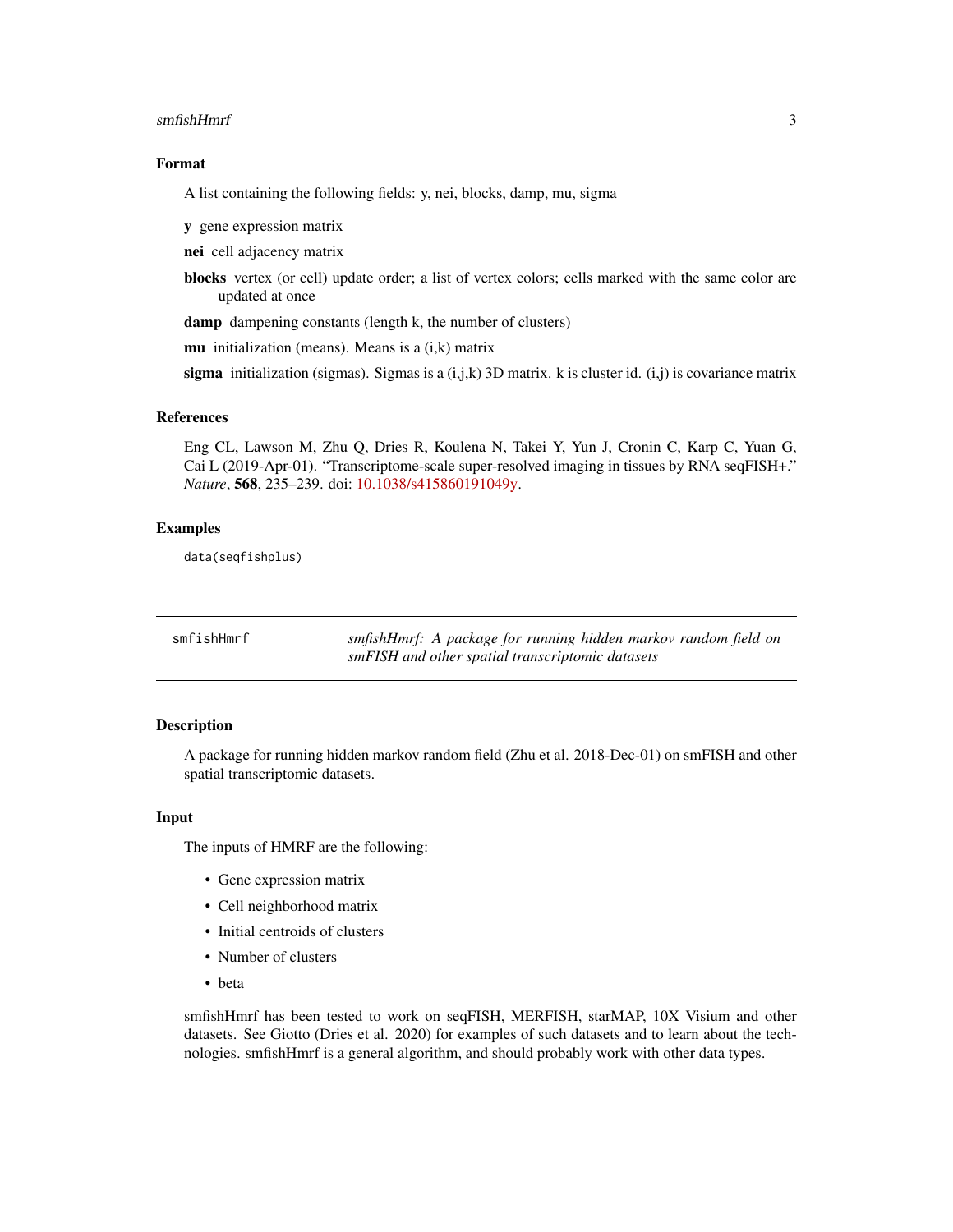#### <span id="page-3-0"></span>Running

The first step is to calculate initial centroids on the gene expression matrix given k (the number of clusters). The function smfishHmrf.generate.centroid.it is used for this purpose.

The next step is to run the HMRF algorithm given the expression matrix, and cell neighborhood matrix. The function **smfishHmrf.hmrfem.multi.it.min** is used for this purpose.

#### **Variations**

You might notice several variations of the functions:

- smfishHmrf.hmrfem.multi.it.min: supports multiple betas; supports file names as inputs. This is the recommended function.
- smfishHmrf.hmrfem.multi.it: supports multiple betas; supports R data structures as inputs.
- smfishHmrf.hmrfem.multi: supports a single beta; supports R data structures as inputs.
- Note: beta is the smoothness parameter of HMRF

#### Also:

- smfishHmrf.generate.centroid.it: supports file names as inputs. This is the recommended function
- smfishHmrf.generate.centroid: supports R matrices as inputs. Assumes input files have been read into R matrices.
- smfishHmrf.generate.centroid.use.exist: loads existing centroids. Assumes that centroids have been generated previously and saved to disk.

#### References

Zhu Q, Shah S, Dries R, Cai L, Yuan G (2018-Dec-01). "Identification of spatially associated subpopulations by combining scRNAseq and sequential fluorescence in situ hybridization data." *Nature Biotechnology*, 36, 1183–1190. doi: [10.1038/nbt.4260.](https://doi.org/10.1038/nbt.4260)

Dries R, Zhu Q, Dong R, Eng CL, Li H, Liu K, Fu Y, Zhao T, Sarkar A, Bao F, George RE, Pierson N, Cai L, Yuan G (2020). "Giotto, a toolbox for integrative analysis and visualization of spatial expression data." *bioRxiv*. doi: [10.1101/701680.](https://doi.org/10.1101/701680)

smfishHmrf.generate.centroid

*Generate cluster centroids, where input is given as a matrix.*

#### **Description**

This function assumes that the input gene expression matrix file has been already loaded into a matrix. The function accepts a matrix and applies kmeans clustering to generate cluster centroids.

#### Usage

```
smfishHmrf.generate.centroid(y, par_k, par_seed = -1, nstart)
```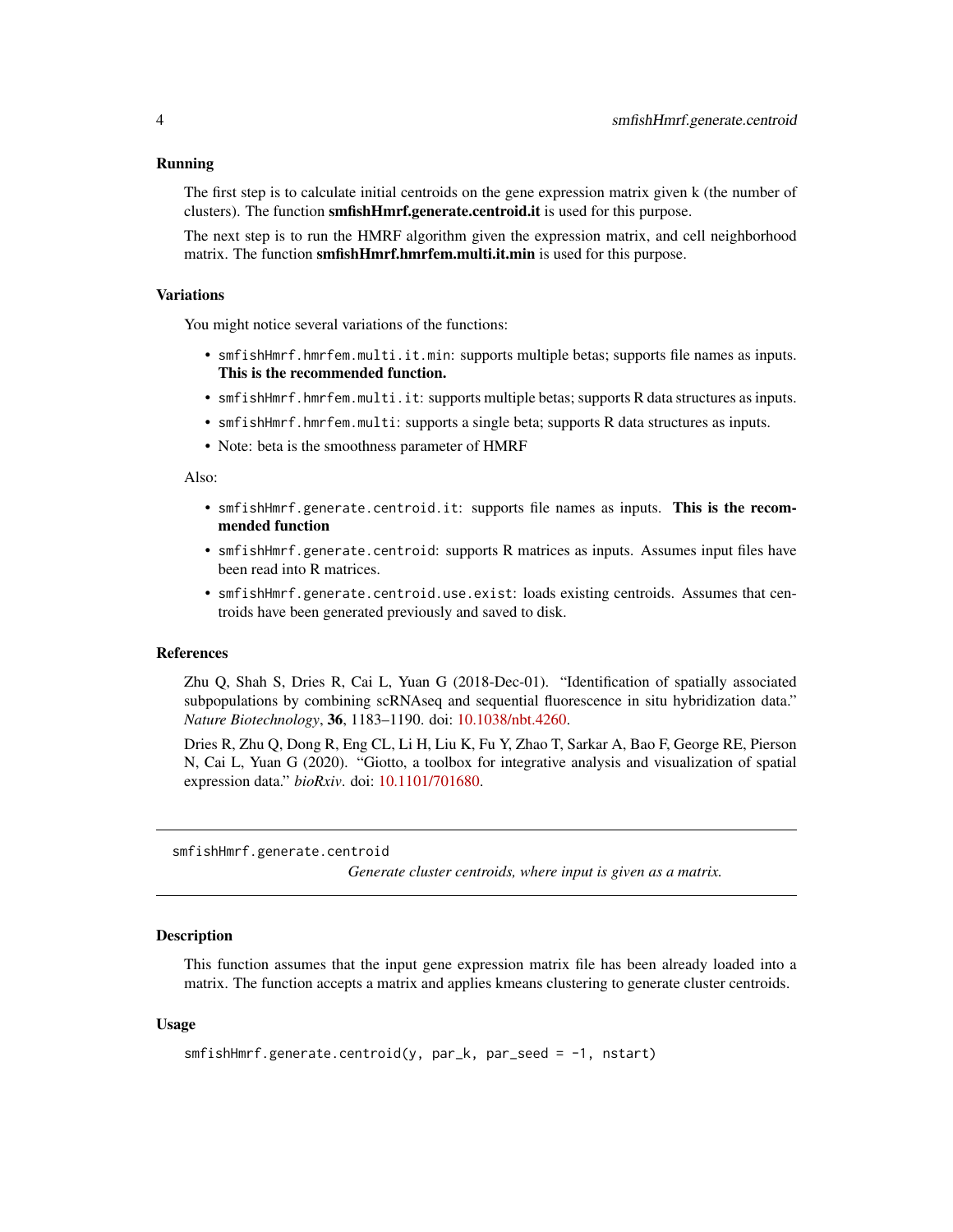# <span id="page-4-0"></span>Arguments

| y        | expression matrix                                                                                                           |
|----------|-----------------------------------------------------------------------------------------------------------------------------|
| par_k    | number of clusters                                                                                                          |
| par_seed | random generator seed (to fix it set it to above 0, or -1 if no fixing). Change the<br>par seed to vary the initialization. |
| nstart   | number of starts (kmeans parameter). It is recommended to set nstart to at least<br>$100$ (preferrably $1000$ ).            |

# Value

A kmeans list with centers and cluster fields

#### Examples

```
data(seqfishplus)
kk<-smfishHmrf.generate.centroid(seqfishplus$y, par_k=9, par_seed=100, nstart=100)
```
smfishHmrf.generate.centroid.it

*Generate cluster centroids, where input is a file.*

# Description

This function generates cluster centroids from applying kmeans. It accepts an expression matrix file as input.

# Usage

```
smfishHmrf.generate.centroid.it(
 expr_file,
 par_k,
 par\_seed = -1,
 nstart,
 name = "test",
  output\_dir = ".")
```

| expr_file | expression matrix file. The expression file should be a space-separated file. The<br>rows are genes. The columns are cells. There is no header row. The first column<br>is a gene index (ranges from 1 to the number of genes). Note the first column is<br>not gene name. |
|-----------|----------------------------------------------------------------------------------------------------------------------------------------------------------------------------------------------------------------------------------------------------------------------------|
| par_k     | number of clusters                                                                                                                                                                                                                                                         |
| par_seed  | random generator seed (-1 if no fixing). Change the par_seed to vary the initial-<br><i>ization.</i>                                                                                                                                                                       |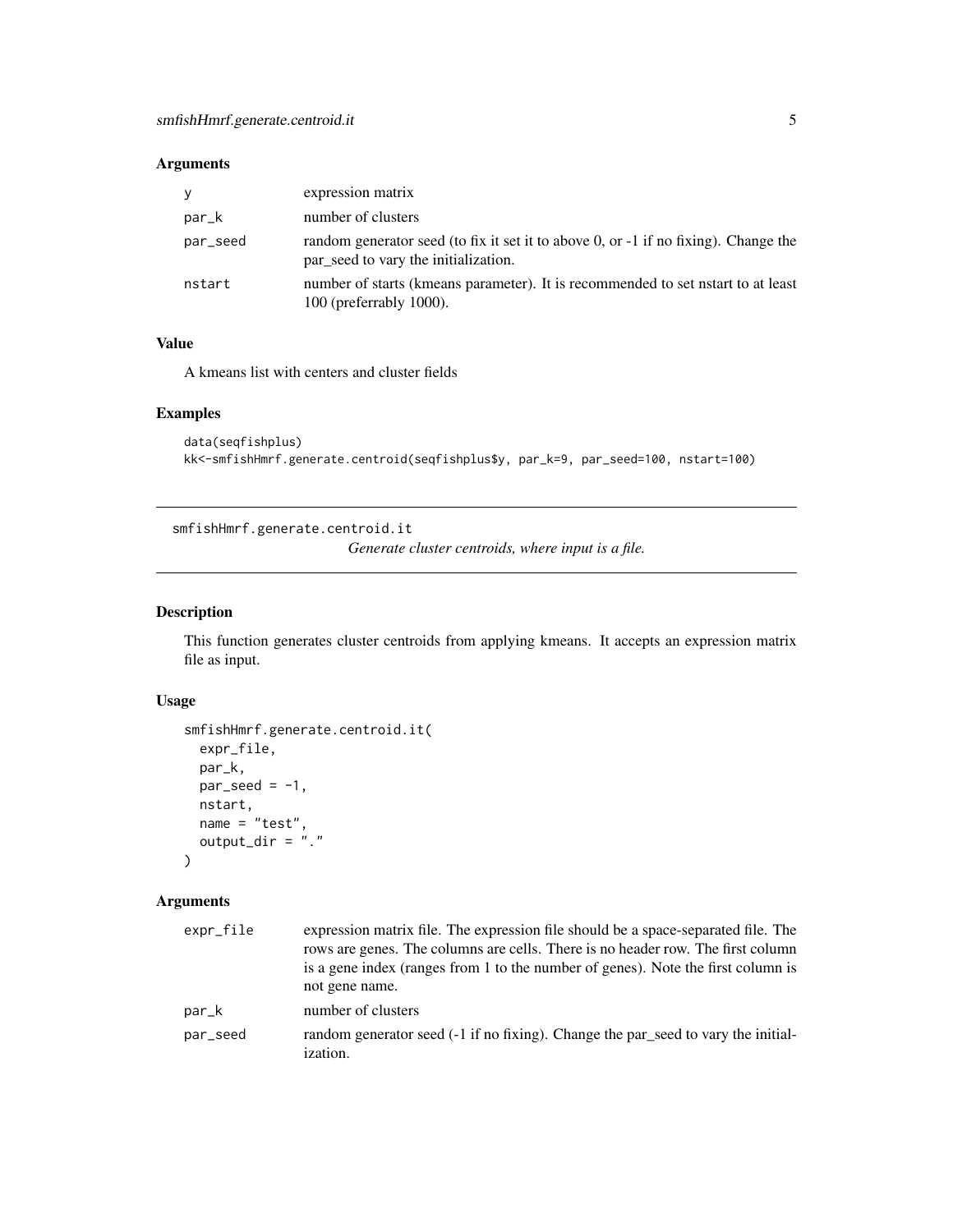<span id="page-5-0"></span>

| nstart     | number of starts (kmeans). It is recommended to set nstart to at least 100 (pre-<br>ferrably 1000). |
|------------|-----------------------------------------------------------------------------------------------------|
| name       | name of this run                                                                                    |
| output_dir | output directory; where to store the kmeans results                                                 |

# Details

Note that after running kmeans step, the function also automatically saves the kmeans results to the output\_dir directory. The results will be found in two files:

- 1. {output\_dir}/k\_{par\_k}/f{name}.gene.ALL.centroid.txt
- 2. {output\_dir}/k\_{par\_k}/f{name}.gene.ALL.kmeans.txt

where { } refers to the value of parameters.

#### Value

A kmeans object which is a list with centers and cluster fields

#### Examples

```
mem_file = system.file("extdata", "ftest.expression.txt", package="smfishHmrf")
kk = smfishHmrf.generate.centroid.it(mem_file, par_k=9, par_seed=100,
   nstart=100, name="test", output_dir=tempdir())
```
smfishHmrf.generate.centroid.save

```
Save the cluster centroids to file
```
#### **Description**

This function is run after the kmeans step. It takes a kmeans object (containing the kmeans result) as input and save the cluster centroids to file.

Note that the location of saving and the file names are decided by the following rule:

- 1. {output\_dir}/k\_{par\_k}/f{name}.gene.ALL.centroid.txt
- 2. {output\_dir}/k\_{par\_k}/f{name}.gene.ALL.kmeans.txt

where { } refers to the value of parameters.

#### Usage

smfishHmrf.generate.centroid.save(kk, name = "test", output\_dir = ".")

| kk         | kmeans object                               |
|------------|---------------------------------------------|
| name       | name of the run                             |
| output_dir | output directory; where to save the results |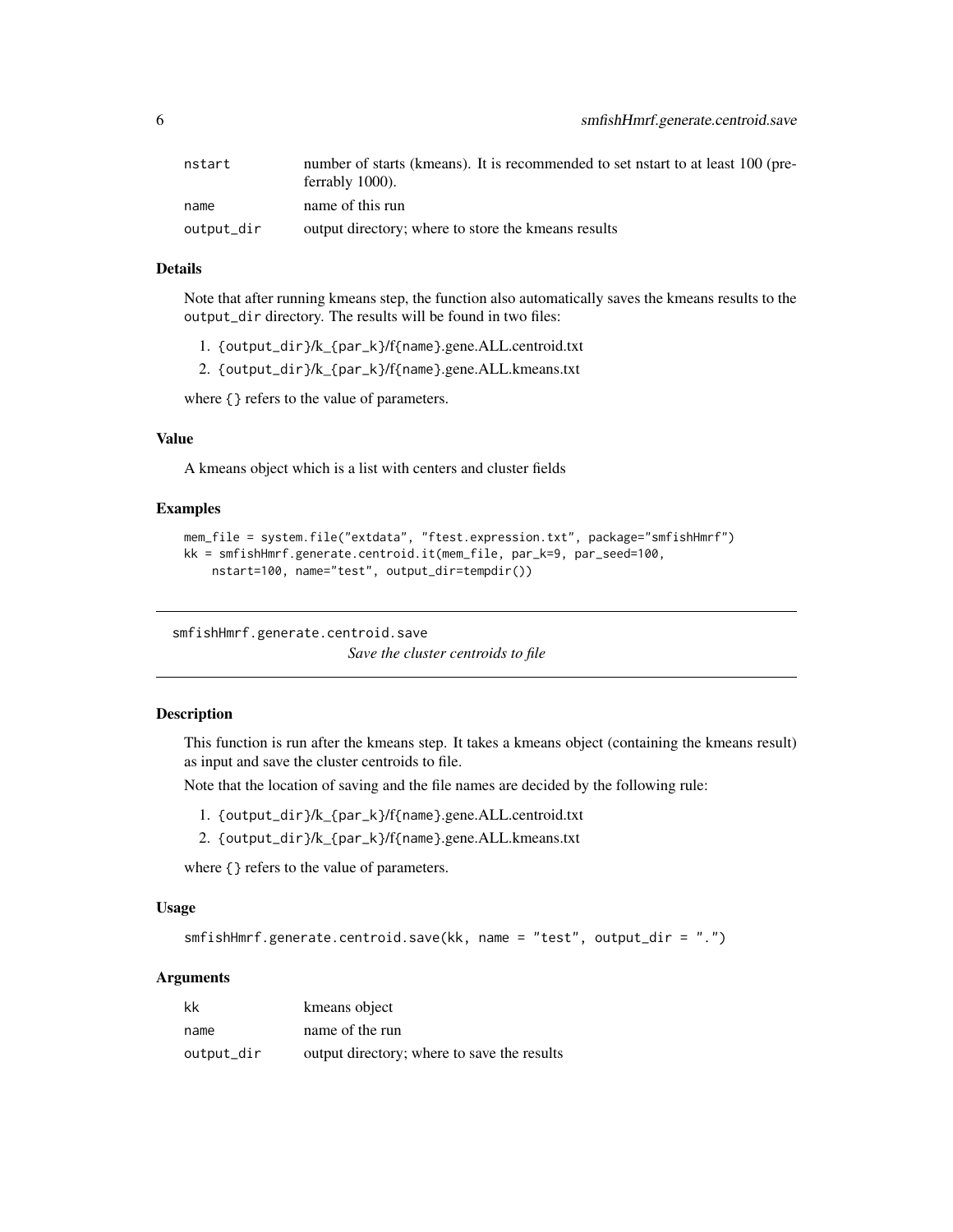<span id="page-6-0"></span>smfishHmrf.generate.centroid.use.exist 7

#### Examples

```
expr_file = system.file("extdata", "ftest.expression.txt", package="smfishHmrf")
y<-smfishHmrf.read.expression(expr_file)
kk = smfishHmrf.generate.centroid(y, par_k=9, par_seed=100, nstart=100)
smfishHmrf.generate.centroid.save(kk, name="test", output_dir=tempdir())
```
smfishHmrf.generate.centroid.use.exist *Use existing cluster centroids*

# Description

This function assumes that cluster centroids have already been generated from previously applying kmeans on the dataset. The results should have been saved. It will load cluster centroids from existing clustering result files. The results should be found in input\_dir directory. The function looks for the following two kmeans result files:

- 1. {input\_dir}/k\_{par\_k}/f{name}.gene.ALL.centroid.txt
- 2. {input\_dir}/k\_{par\_k}/f{name}.gene.ALL.kmeans.txt

where {} refers to the value of parameters down below

#### Usage

```
smfishHmrf.generate.centroid.use.exist(name = "test", input_dir = ".", par_k)
```
#### Arguments

| name      | name of this run   |
|-----------|--------------------|
| input_dir | input directory    |
| par_k     | number of clusters |

#### Value

A kmeans object which is a list with centers and cluster fields

#### Examples

```
kmeans_results = system.file("extdata", package="smfishHmrf")
kk = smfishHmrf.generate.centroid.use.exist(name="test", input_dir=kmeans_results, par_k=9)
```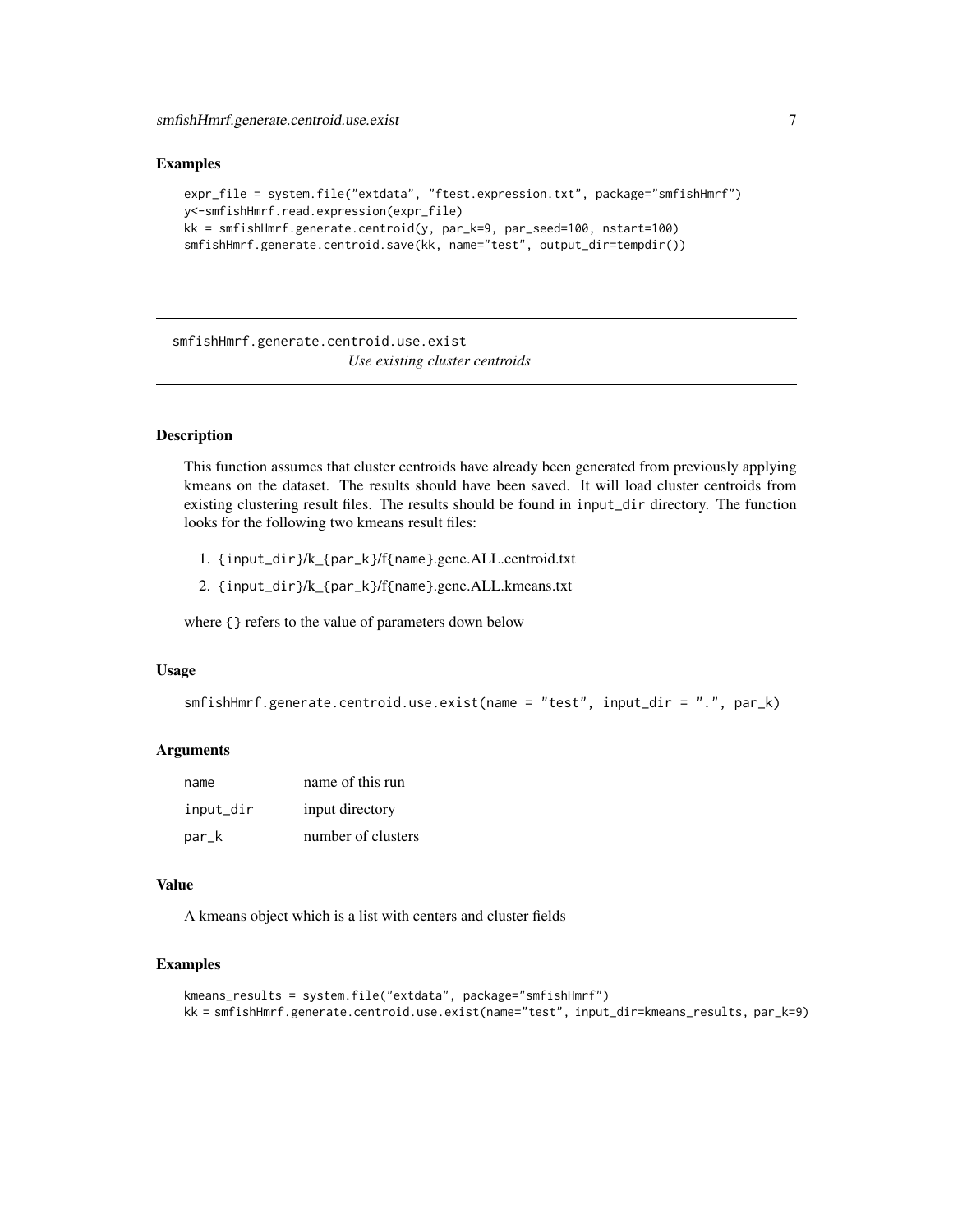```
smfishHmrf.hmrfem.multi
```
*Performs HMRF for multivariate normal distribution. Accepts R data structures as inputs. Accepts a single beta.*

#### Description

This function performs HMRF (Zhu et al. 2018-Dec-01) on multivariate normal distributions. Different from other variations, this function accepts R data structures directly as inputs, and only accepts a single value of beta.

This function exists for legacy and compatibility reason. User should use smfishHmrf.hmrfem.multi.it.min function.

# Usage

```
smfishHmrf.hmrfem.multi(
 y,
 neighbors,
 numnei,
 blocks,
 beta = 0.5,
 mu,
  sigma,
  err = 1e-07,
 maxit = 50,
 verbose,
  dampFactor = NULL,
  forceDetectDamp = FALSE,
  tolerance = 1e-60)
```

| V          | gene expression matrix                                                              |
|------------|-------------------------------------------------------------------------------------|
| neighbors  | adjacency matrix between cells                                                      |
| numnei     | a vector containing number of neighbors per cell                                    |
| blocks     | a list of cell colors for deciding the order of cell update                         |
| beta       | the beta to try (smoothness parameter)                                              |
| mu         | a 2D matrix $(i, j)$ of cluster mean (initialization)                               |
| sigma      | a 3D matrix $(i,j,k)$ where $(i,j)$ is the covariance of cluster k (initialization) |
| err        | the error that is allowed between successive iterations                             |
| maxit      | maximum number of iterations                                                        |
| verbose    | TRUE or FALSE                                                                       |
| dampFactor | the dampening factor                                                                |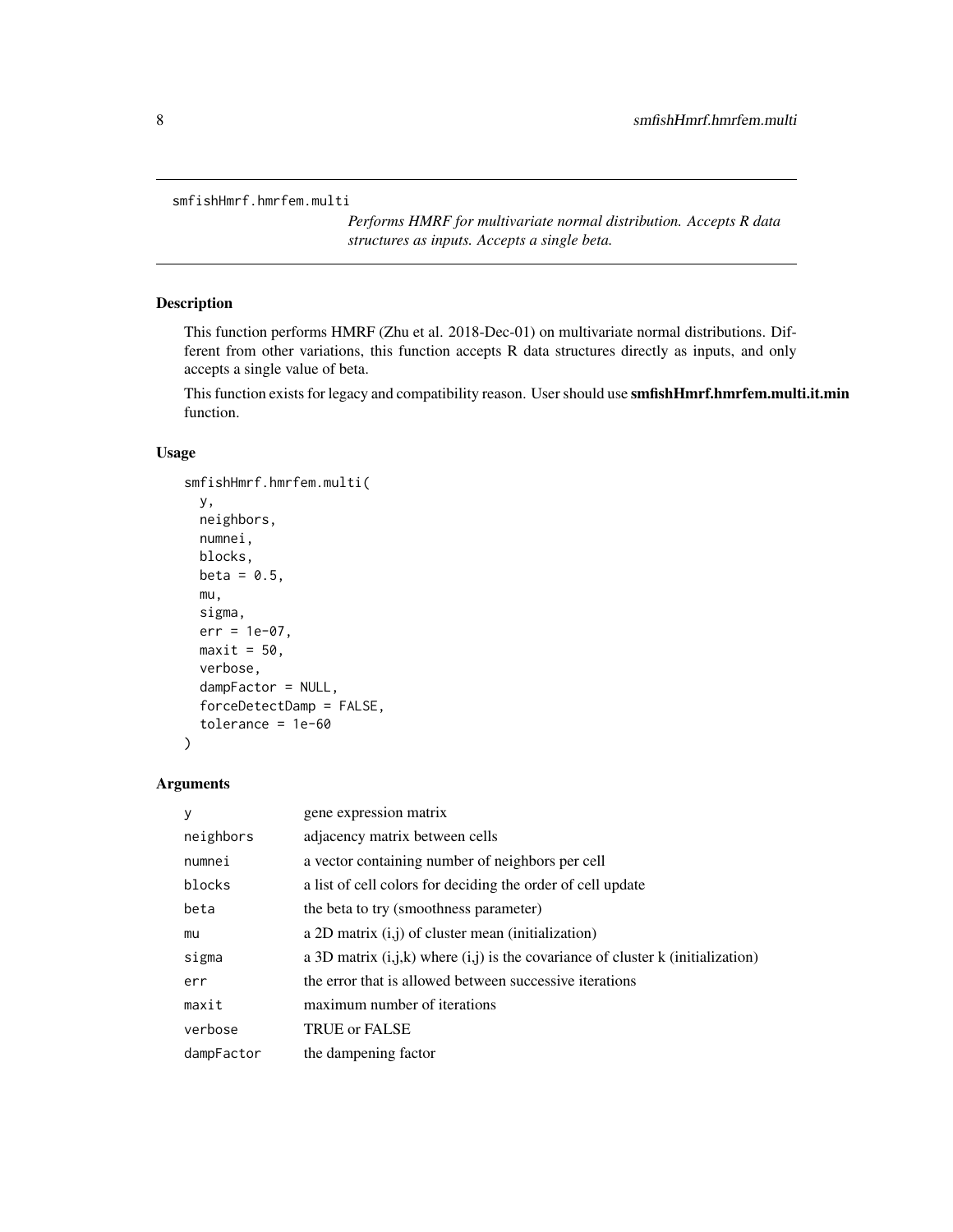<span id="page-8-0"></span>

| forceDetectDamp |                                                                        |  |
|-----------------|------------------------------------------------------------------------|--|
|                 | will auto detect a dampening factor instead of using the specified one |  |
| tolerance       | applicable when forceDetectDamp is set to TRUE                         |  |

#### Value

A list of prob, new mu, new sigma, unnormalized prob after iterations finish

#### More information

Arguments mu and sigma refer to the cluster centroids from running kmeans algorithm. They serve as initialization of HMRF. Users should refer to smfishHmrf.hmrfem.multi.it.min for more information about function parameters and the requirements.

# References

Zhu Q, Shah S, Dries R, Cai L, Yuan G (2018-Dec-01). "Identification of spatially associated subpopulations by combining scRNAseq and sequential fluorescence in situ hybridization data." *Nature Biotechnology*, 36, 1183–1190. doi: [10.1038/nbt.4260.](https://doi.org/10.1038/nbt.4260)

# Examples

```
data(seqfishplus)
s <- seqfishplus
res<-smfishHmrf.hmrfem.multi(s$y, s$nei, s$numnei, s$blocks, beta=28,
mu=s$mu, sigma=s$sigma, err=1e-7, maxit=50, verbose=TRUE, dampFactor=s$damp,
tolerance=1e-5)
```
smfishHmrf.hmrfem.multi.it

*Perform HMRF for multivariate normal distribution. Accepts R data structures as inputs. Accepts multiple betas.*

#### Description

This function performs HMRF model (Zhu et al. 2018-Dec-01) on inputs which are directly R data structures. Different from smfishHmrf.hmrfem.multi, this function iterates over multiple betas rather than a single beta. Different from smfishHmrf.hmrfem.multi.it.min, this function accepts R data structures (i.e. parameters y, nei, blocks) as inputs to the function rather than accepting file names. This function will save the results of HMRF to the output directory. It will return void.

This function exists for legacy and compatibility reason. User should use **smfishHmrf.hmrfem.multi.it.min** function.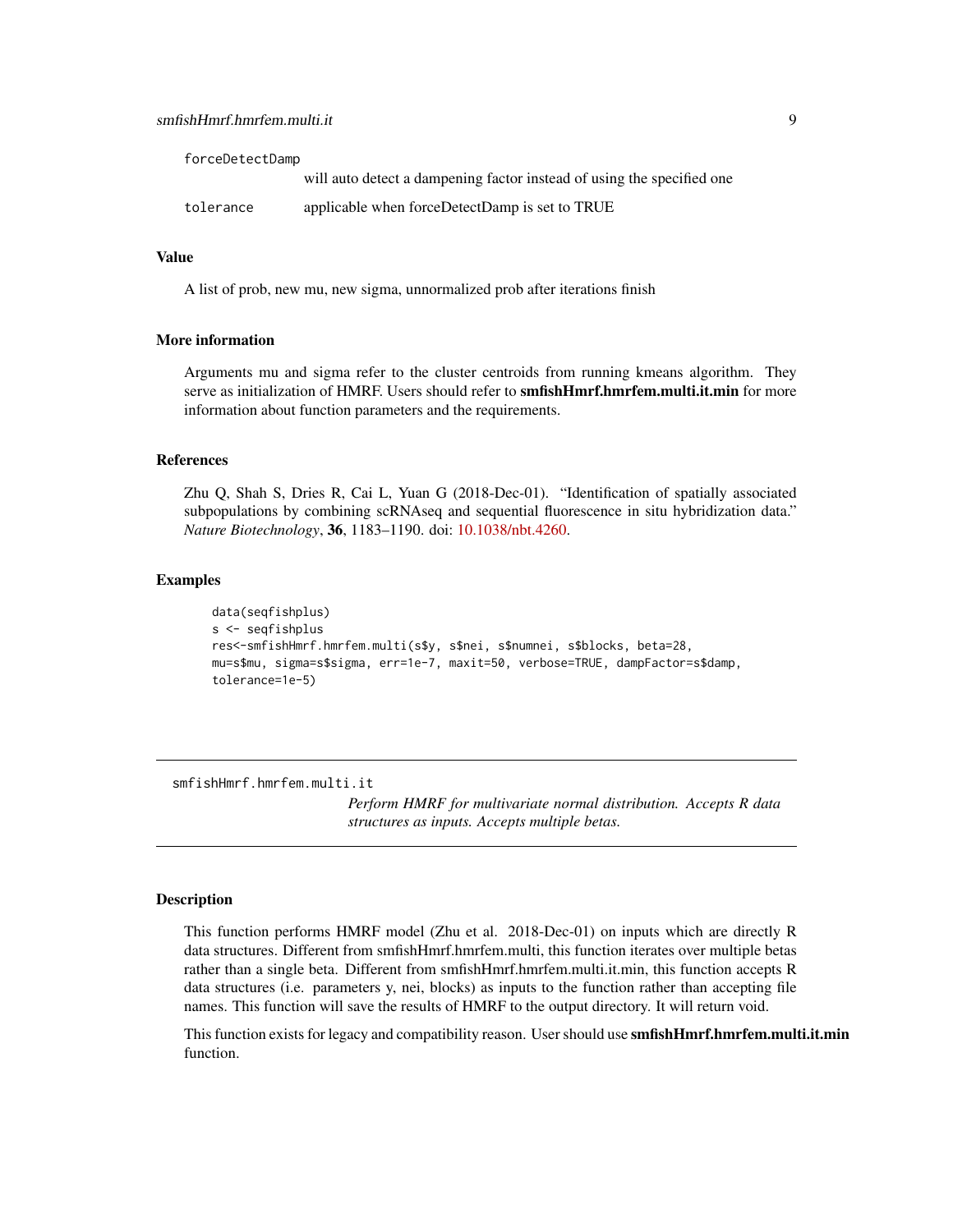# Usage

```
smfishHmrf.hmrfem.multi.it(
  name,
 outdir,
 k,
 y,
  nei,
 beta = \theta,
 beta_increment = 1,
 beta_num_iter = 10,
  numnei,
 blocks,
 mu,
  sigma,
  damp
```
# Arguments

)

| name                         | name for this run (eg test)                                                         |
|------------------------------|-------------------------------------------------------------------------------------|
| outdir                       | output directory                                                                    |
| k                            | number of clusters                                                                  |
| У                            | gene expression matrix                                                              |
| nei                          | adjacency matrix between cells                                                      |
| beta                         | initial beta                                                                        |
| beta_increment betaincrement |                                                                                     |
|                              | beta_num_iter number of betas to try                                                |
| numnei                       | a vector containing number of neighbors per cell                                    |
| blocks                       | a list of cell colors for deciding the order of cell update                         |
| mu                           | a 2D matrix $(i, j)$ of cluster mean (initialization)                               |
| sigma                        | a 3D matrix $(i,j,k)$ where $(i,j)$ is the covariance of cluster k (initialization) |
| damp                         | a list of dampening factors (length $= k$ )                                         |

#### More information

Arguments mu and sigma refer to the cluster centroids from running kmeans algorithm. They serve as initialization of HMRF. Users should refer to smfishHmrf.hmrfem.multi.it.min for more information about function parameters and the requirements.

## References

Zhu Q, Shah S, Dries R, Cai L, Yuan G (2018-Dec-01). "Identification of spatially associated subpopulations by combining scRNAseq and sequential fluorescence in situ hybridization data." *Nature Biotechnology*, 36, 1183–1190. doi: [10.1038/nbt.4260.](https://doi.org/10.1038/nbt.4260)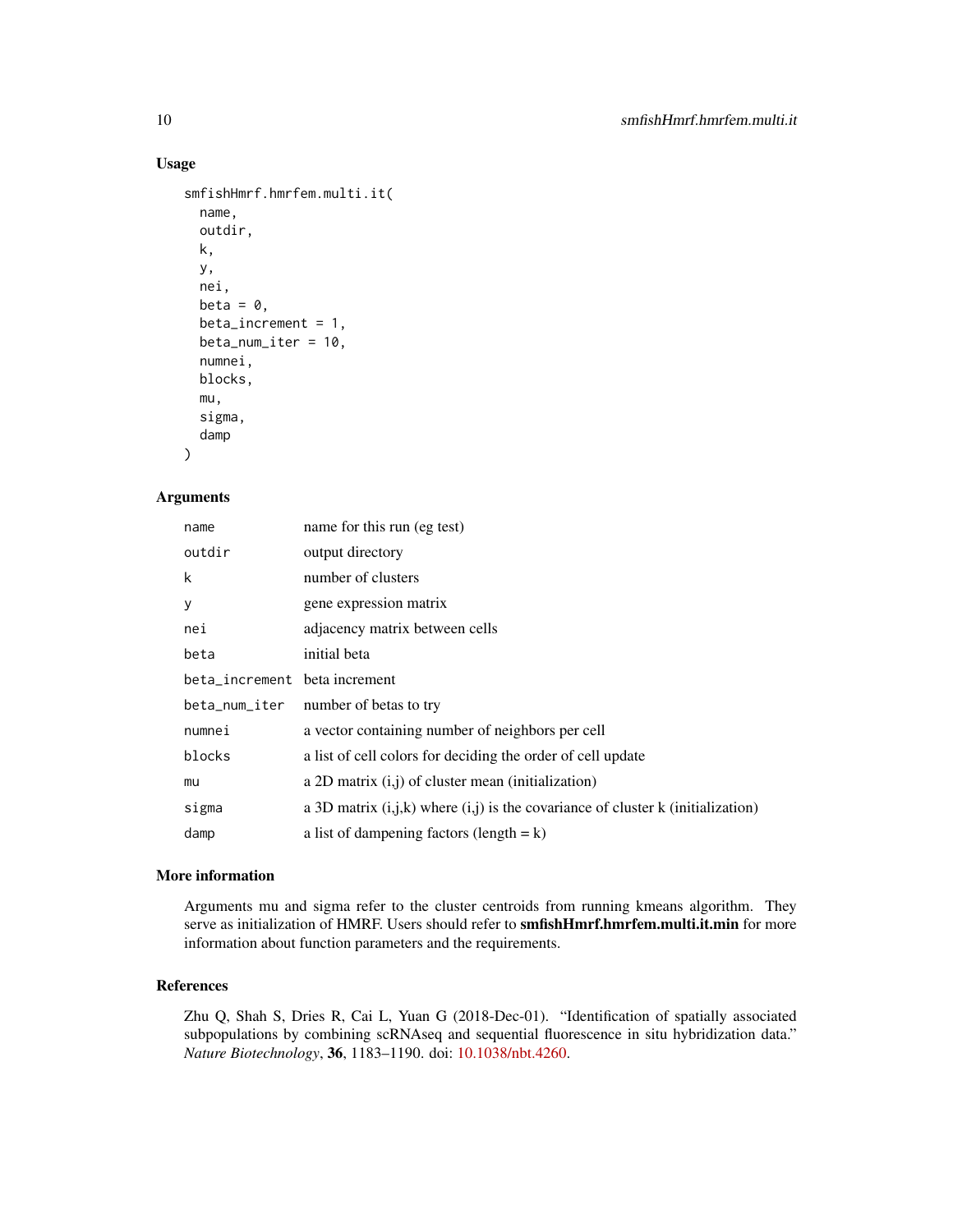#### <span id="page-10-0"></span>Examples

```
y<-as.matrix(read.table(system.file("extdata", "ftest.expression.txt",
    package="smfishHmrf"), header=FALSE, row.names=1))
nei<-as.matrix(read.table(system.file("extdata", "ftest.adjacency.txt",
    package="smfishHmrf"), header=FALSE, row.names=1))
colnames(nei)<-NULL; rownames(nei)<-NULL
blocks<-c(t(read.table(system.file("extdata", "ftest.blocks.txt",
    package="smfishHmrf"), header=FALSE, row.names=1)))
blocks<-lapply(1:max(blocks), function(x) which(blocks == x))
numnei<-apply(nei, 1, function(x) sum(x!=-1))
k<-9
kmeans_results = system.file("extdata", package="smfishHmrf")
kk = smfishHmrf.generate.centroid.use.exist(name="test", input_dir=kmeans_results, k)
numcell < -dim(y)[1]; m < -dim(y)[2]mu<-t(kk$centers) #should be dimension (m,k)
lclust<-lapply(1:k, function(x) which(kk$cluster == x))
damp<-array(0, c(k)); sigma<-array(0, c(m,m,k))
for(i in 1:k){
    signa[, , i] < -cov(y[lelust[[i]], ])di<-findDampFactor(sigma[,,i], factor=1.05, d_cutoff=1e-5, startValue=0.0001)
    damp[i]<-ifelse(is.null(di), 0, di)
}
smfishHmrf.hmrfem.multi.it(name="test", outdir=tempdir(), k=k, y=y, nei=nei,
    beta=28, beta_increment=2, beta_num_iter=1, numnei=numnei, blocks=blocks,
    mu=mu, sigma=sigma, damp=damp)
## Not run:
# alternatively, to test a larger set of betas:
smfishHmrf.hmrfem.multi.it(name="test", outdir=tempdir(), k=k, y=y, nei=nei,
    beta=0, beta_increment=2, beta_num_iter=20, numnei=numnei, blocks=blocks,
    mu=mu, sigma=sigma, damp=damp)
## End(Not run)
```
smfishHmrf.hmrfem.multi.it.min

*Perform HMRF on multivariate normal distributions. Accepts file names as inputs. Accepts multiple betas.*

### Description

This function performs HMRF (Zhu et al. 2018-Dec-01) for multi variate normal distributions. It takes minimum required inputs (inputs being file names). There are a couple of files required:

- 1. a file containing expression matrix
- 2. a file containing cell neighborhood matrix
- 3. a file containing node (or cell) color. This is used for updating cells during HMRF iterations.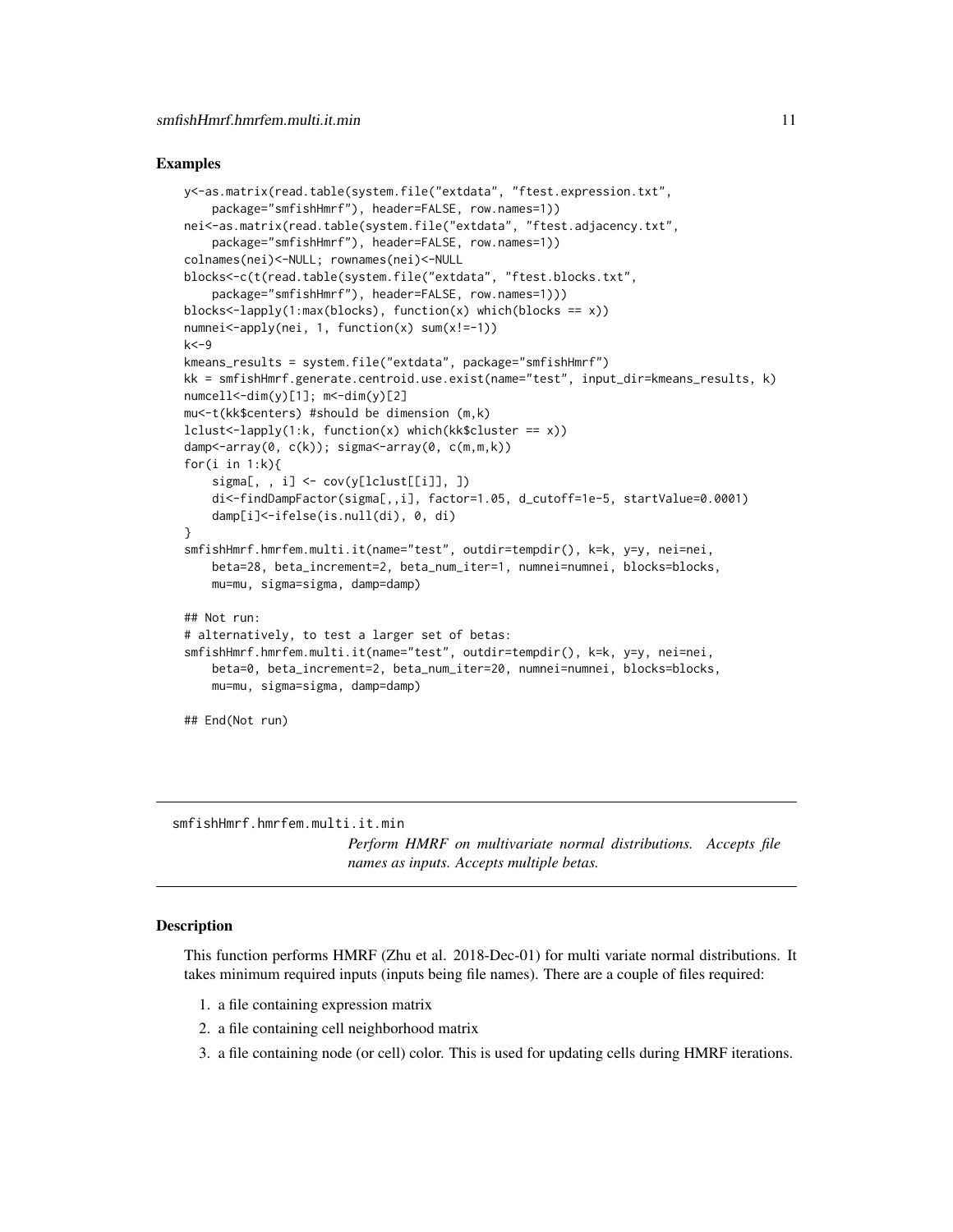HMRF needs users to specify the initializations of parameters (mu and sigma). It is recommended to use the kmeans centroids as initializations (specified by kk parameter). Note: kmeans should be run prior to this function.

# Usage

```
smfishHmrf.hmrfem.multi.it.min(
  mem_file,
  nei_file,
  block_file,
  kk,
  par_k,
  name = "test",
  output_dir = \overline{''}.",
  tolerance = 1e-05,
  beta = \theta,
  beta_increment = 1,
  beta_num_iter = 10
```

```
)
```

| mem_file   | expression file. The expression file should be a space-separated file. The rows<br>are genes. The columns are cells. There is no header row. The first column is<br>a gene index (ranges from 1 to the number of genes). Note the first column is<br>not gene name. See section <b>Data preprocessing</b> for which form of expression<br>works best.                                                                                                                                                                                                                                                                                                                                                                                            |
|------------|--------------------------------------------------------------------------------------------------------------------------------------------------------------------------------------------------------------------------------------------------------------------------------------------------------------------------------------------------------------------------------------------------------------------------------------------------------------------------------------------------------------------------------------------------------------------------------------------------------------------------------------------------------------------------------------------------------------------------------------------------|
| nei_file   | file containing cell neighborhood matrix. This should be a space-separated file.<br>The rows are cells. The columns are neighbors. There is no header row. The<br>first column is the cell index (1 to number of cells). Each row lists the in-<br>dices of neighbor cells. The dimension of the cell neighborhood matrix is<br>(num_cell, max_num_neighbors). If a cell does not have enough neighbors,<br>the remaining entries of that row is padded with -1. The R package Giotto<br>http://spatialgiotto.com (Dries et al. 2020) contains a number of func-<br>tions for generating the cell neighborhood network.                                                                                                                          |
| block file | file containing cell colors (which determines cell update order). The order of up-<br>dating the state probabilities of each cell can matter the result. Cells (or nodes)<br>and their immediate neighbors are not updated at the same time. This is akin to<br>the vertex coloring problem. This file contains the color of each cell such that no<br>two neighbor cells have the same color. The file is 2-column, space-separated.<br>Column 1 is cell ID, and column 2 is the cell color (integer starting at 1).<br>The python utility get_vertex_color.py https://bitbucket.org/qzhudfci/<br>smfishhmrf-py/src/master/get_vertex_color.py (requires smfishHmrf-py<br>package https://pypi.org/project/smfishHmrf/) can generate this file. |
| kk         | kmeans results (object returned by kmeans). Kmeans (one of functions sm-<br>fishHmrf.generate.centroid.it or smfishHmrf.generate.centroid) should be run<br>before this function.                                                                                                                                                                                                                                                                                                                                                                                                                                                                                                                                                                |
| par_k      | number of clusters                                                                                                                                                                                                                                                                                                                                                                                                                                                                                                                                                                                                                                                                                                                               |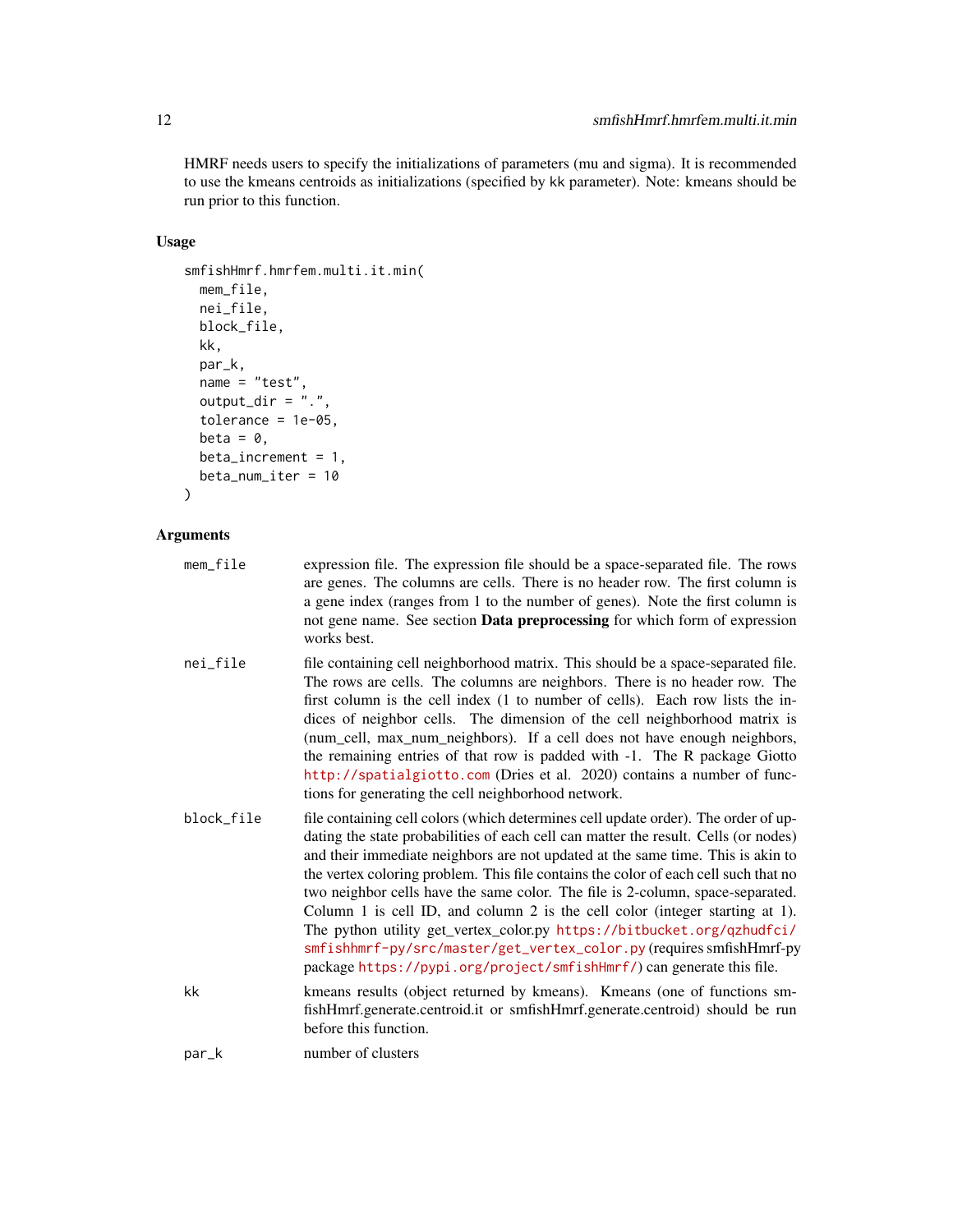| name       | name for this run (eg test)                                                                                                                                                                                                                                                                          |
|------------|------------------------------------------------------------------------------------------------------------------------------------------------------------------------------------------------------------------------------------------------------------------------------------------------------|
| output_dir | output directory                                                                                                                                                                                                                                                                                     |
| tolerance  | tolerance<br>beta, beta_increment, beta_num_iter                                                                                                                                                                                                                                                     |
|            | 3 values specifying the range of betas to try: the initial beta, the beta increment,<br>and the number of betas. Beta is the smoothness parameter. Example: beta=0,<br>beta_increment=2, beta_num_iter=6 means to try betas: $0, 2, 4, 6, 8, 10$ .<br>See section <b>Betas</b> for more information. |

#### Data preprocessing

It assumes that the expression values follow a multivariate gaussian distribution. We generally recommend using log2 transformed counts further normalized by z-scores (in both x- and ydimensions). Double z-scoring this way helps to remove the inherent bias of zscoring just one dimension (as the results might present a bias towards cell counts).

#### Betas

Beta is the smoothness parameter in HMRF. The higher the beta, the more the HMRF borrows information from the neighbors. This function runs HMRF across a range of betas. To decide which beta range, here are some guideline:

- if the number of genes is from 10 to 50, the recommended range is 0 to 10 at beta increment of 0.5.
- if the number of genes is below 50, the recommended range is 0 to 15 at beta increment of 1.
- if the number of genes is between 50 to 100, the range is 0 to 50 at beta increment of 2.
- if the number of genes is between 100 and 500, the range is 0 to 100 at beta increment of 5.

Within the range of betas, we recommend selecting the best beta by the Bayes information criterion. This requires first performing randomization of spatial positions to generate the null distribution of log-likelihood scores for randomly distributed cells for the same range of betas. Then find the beta where the difference between the observed and the null log-likelihood is maximized.

#### Variations

- smfishHmrf.hmrfem.multi.it.min (this function): supports multiple betas; supports file names as inputs. Recommended.
- smfishHmrf.hmrfem.multi.it: supports multiple betas; supports R data structures as inputs.
- smfishHmrf.hmrfem.multi: supports a single beta; supports R data structures as inputs.

#### References

Zhu Q, Shah S, Dries R, Cai L, Yuan G (2018-Dec-01). "Identification of spatially associated subpopulations by combining scRNAseq and sequential fluorescence in situ hybridization data." *Nature Biotechnology*, 36, 1183–1190. doi: [10.1038/nbt.4260.](https://doi.org/10.1038/nbt.4260)

Eng CL, Lawson M, Zhu Q, Dries R, Koulena N, Takei Y, Yun J, Cronin C, Karp C, Yuan G, Cai L (2019-Apr-01). "Transcriptome-scale super-resolved imaging in tissues by RNA seqFISH+." *Nature*, 568, 235–239. doi: [10.1038/s415860191049y.](https://doi.org/10.1038/s41586-019-1049-y)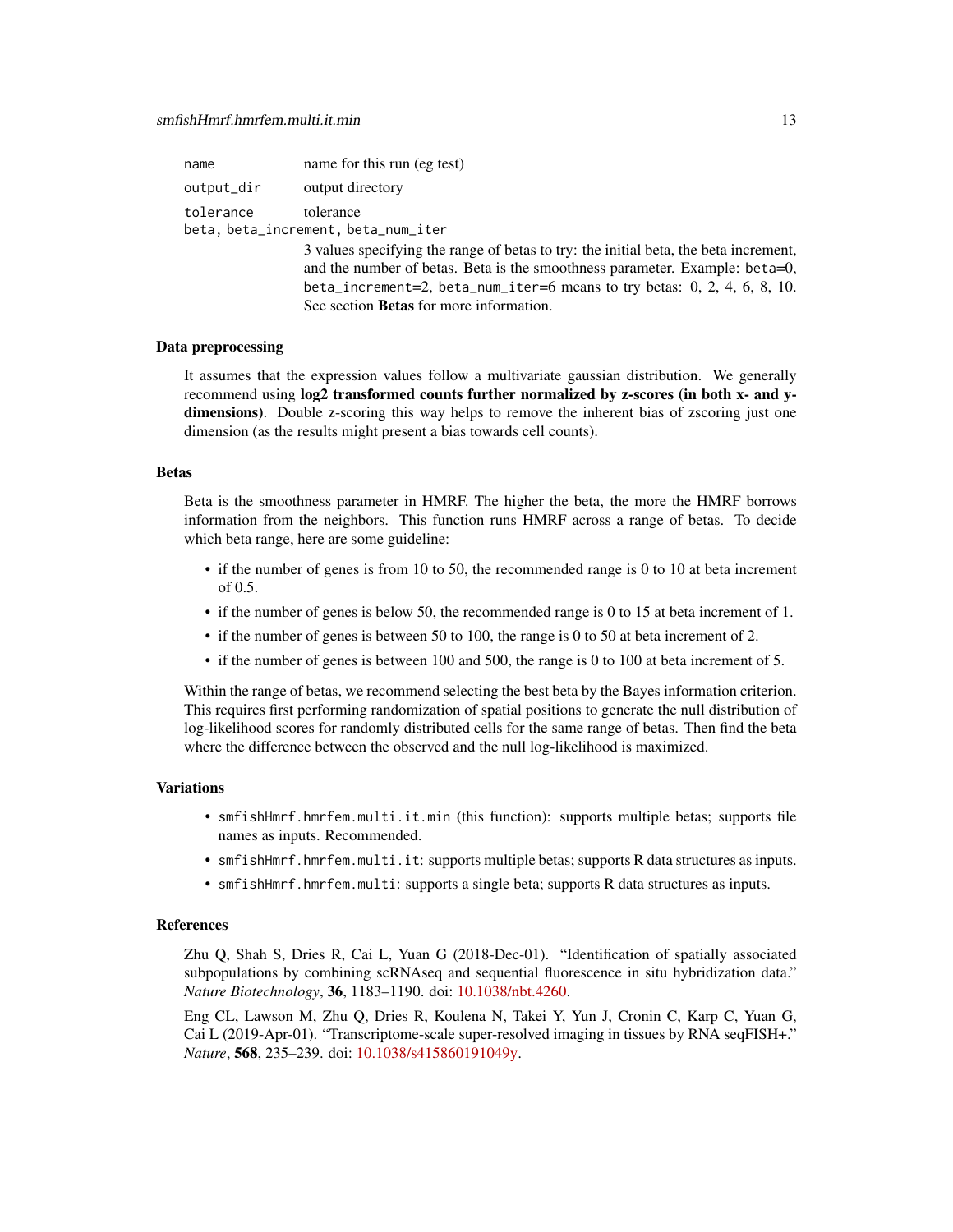<span id="page-13-0"></span>Dries R, Zhu Q, Dong R, Eng CL, Li H, Liu K, Fu Y, Zhao T, Sarkar A, Bao F, George RE, Pierson N, Cai L, Yuan G (2020). "Giotto, a toolbox for integrative analysis and visualization of spatial expression data." *bioRxiv*. doi: [10.1101/701680.](https://doi.org/10.1101/701680)

#### Examples

```
mem_file = system.file("extdata", "ftest.expression.txt", package="smfishHmrf")
nei_file = system.file("extdata", "ftest.adjacency.txt", package="smfishHmrf")
block_file = system.file("extdata", "ftest.blocks.txt", package="smfishHmrf")
par_k = 9name = "test"
output_dir = tempdir()
## Not run:
kk = smfishHmrf.generate.centroid.it(mem_file, par_k, par_seed=100,
nstart=100, name=name, output_dir=output_dir)
## End(Not run)
# alternatively, if you already have run kmeans before, you can load it directly
kmeans_results = system.file("extdata", package="smfishHmrf")
kk = smfishHmrf.generate.centroid.use.exist(name=name, input_dir=kmeans_results, par_k)
smfishHmrf.hmrfem.multi.it.min(mem_file, nei_file, block_file, kk, par_k,
name=name, output_dir=output_dir, tolerance=1e-5,
beta=28, beta_increment=2, beta_num_iter=1)
## Not run:
# alternatively, to test a larger set of beta's
smfishHmrf.hmrfem.multi.it.min(mem_file, nei_file, block_file, kk, par_k,
name=name, output_dir=output_dir, tolerance=1e-5,
beta=0, beta_increment=2, beta_num_iter=20)
## End(Not run)
```
smfishHmrf.hmrfem.multi.save *Save the HMRF result*

# Description

This function assumes that HMRF has been run via smfishHmrf.hmrfem.multi, smfishHmrf.hmrfem.multi.it or smfishHmrf.hmrfem.multi.it.min function. It assumes the results have been generated. This function saves the results of each beta to the output directory. It will return void.

#### Usage

```
smfishHmrf.hmrfem.multi.save(name, outdir, beta, tc.hmrfem, k)
```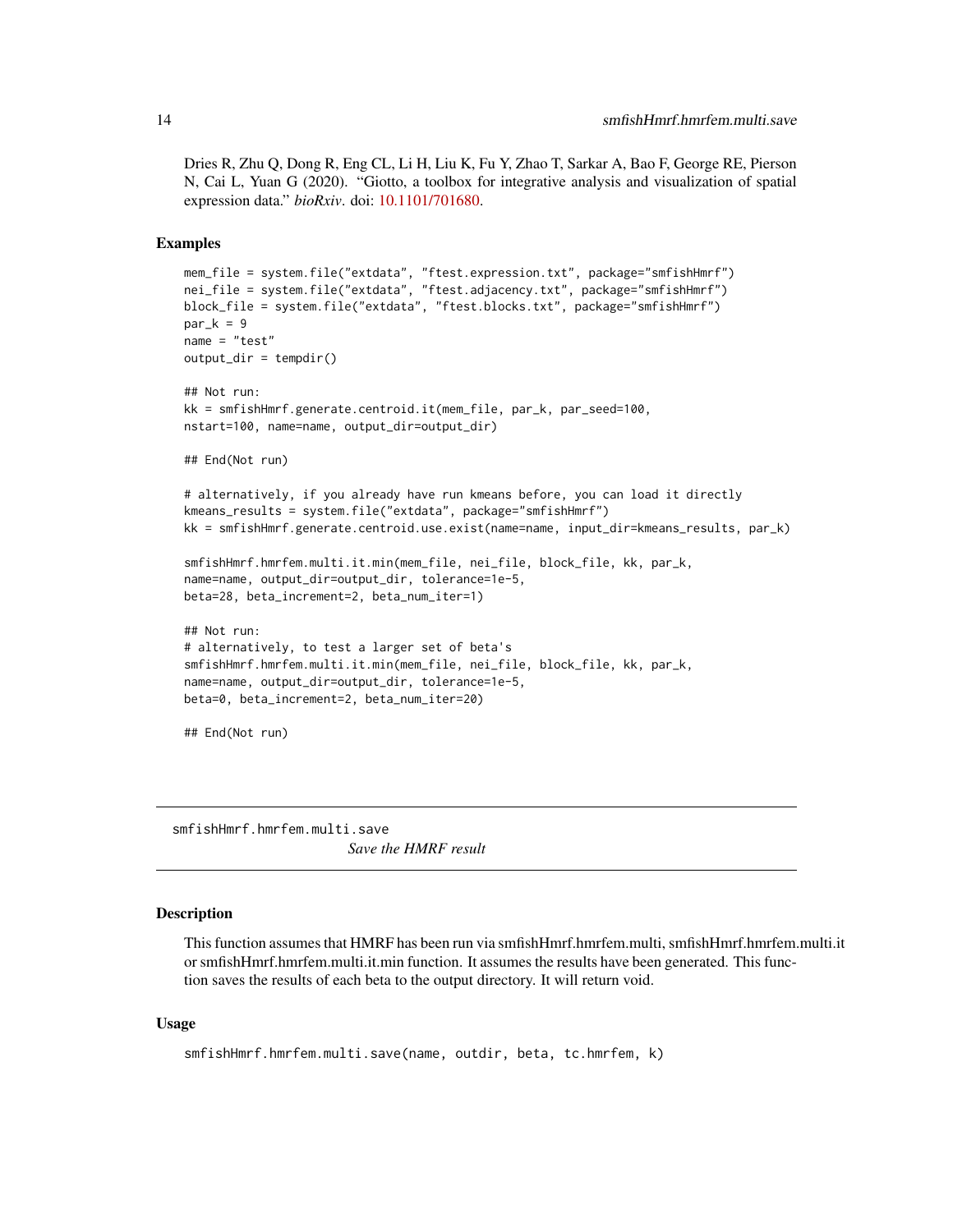# <span id="page-14-0"></span>Arguments

| name      | name for this run (eg test)                                                   |
|-----------|-------------------------------------------------------------------------------|
| outdir    | output directory                                                              |
| beta      | beta to save                                                                  |
| tc.hmrfem | the result of running of hmrfem on single beta (from smfishHmrf.hmrfem.multi) |
| k         | number of clusters                                                            |

# Examples

```
data(seqfishplus)
s <- seqfishplus
tc.hmrfem<-smfishHmrf.hmrfem.multi(s$y, s$nei, s$numnei, s$blocks, beta=28,
   mu=s$mu, sigma=s$sigma, err=1e-7, maxit=50, verbose=TRUE, dampFactor=s$damp,
    tolerance=1e-5)
smfishHmrf.hmrfem.multi.save(name="test", outdir=tempdir(), beta=28, tc.hmrfem=tc.hmrfem, k=9)
```
smfishHmrf.read.expression

*smfishHmrf.read.expression*

#### Description

Reads expression

#### Usage

```
smfishHmrf.read.expression(expr_file)
```
# Arguments

expr\_file expression matrix file. The expression file should be a space-separated file. The rows are genes. The columns are cells. There is no header row. The first column is a gene index (ranges from 1 to the number of genes). Note the first column is not gene name.

# Value

A matrix with gene expression matrix

#### Examples

```
expr_file = system.file("extdata", "ftest.expression.txt", package="smfishHmrf")
y<-smfishHmrf.read.expression(expr_file)
```